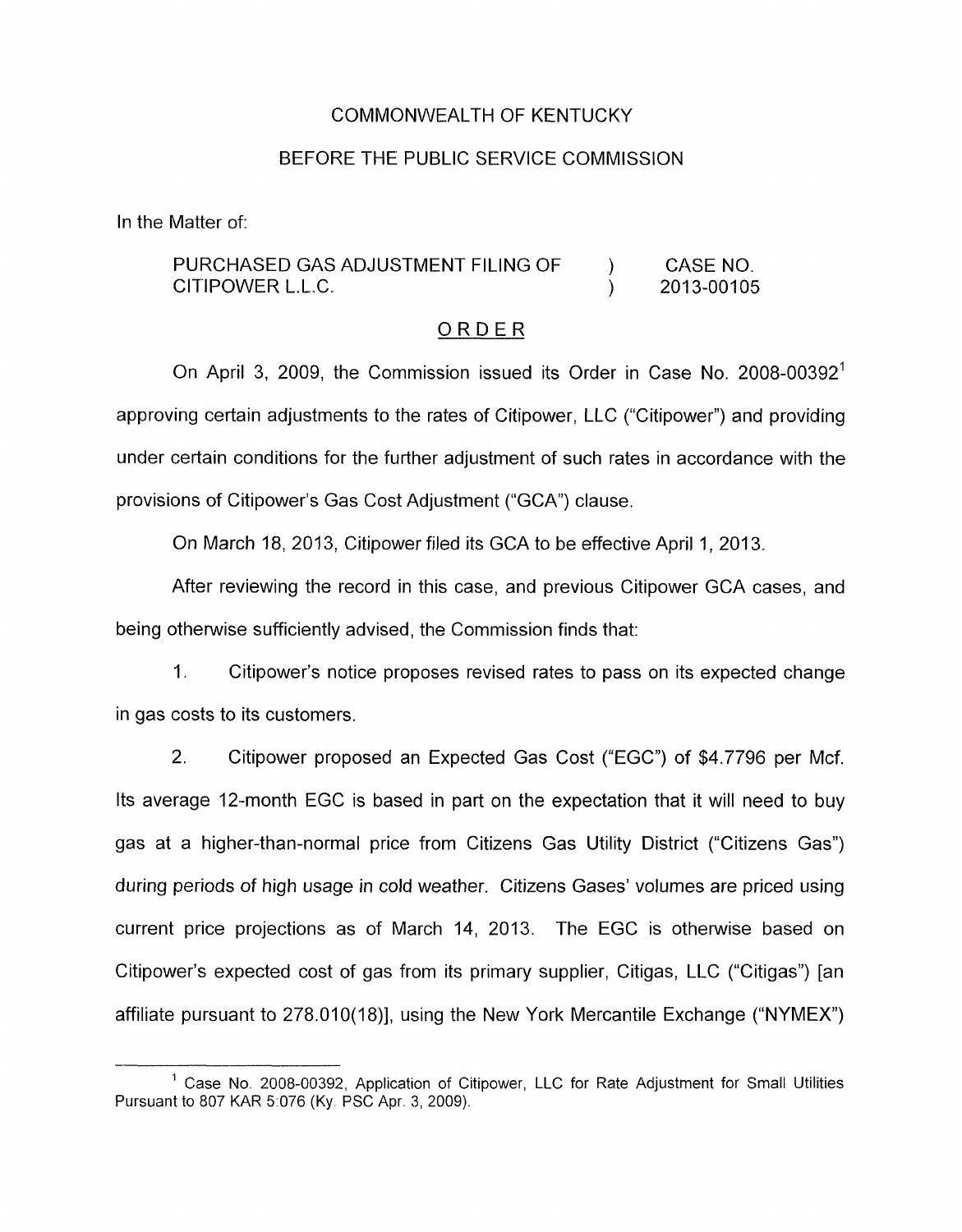Natural Gas 12-Month strip rate for March 2013. Citipower's current EGC of \$4.7796 per Mcf is an increase of \$.0060 per Mcf from the prior approved EGC of \$4.7736 per Mcf.

3. Citipower's notice sets out no Refund Adjustment.

4. Citipower's notice sets out a current quarter Actual Adjustment ("AA") of (\$.I 179) per Mcf. Citipower did not use the \$4.13 per Mcf Unit Cost of Gas quoted by Citigas for October through December 2012 in calculating its monthly cost difference. Correcting this produces a current AA of (\$.0036) per Mcf. Citipower's total AA of (\$.0595) per Mcf represents an increase of \$.0018 per Mcf from its previous AA of  $($ \$.0613).

*5.* Citipower's notice sets out a current quarter Balance Adjustment ("BA") of (\$.0070) per Mcf. Citipower calculated its BA using the (\$.0147) per Mcf AA that it had proposed in Case No. 2011-00474 $^2$  for rates effective January 1, 2012, instead of using the (\$.0814) per Mcf AA approved by the Commission. Correcting this results in a current BA in the amount of (\$.0385) per Mcf. Citipower's total BA is (\$.1618) per Mcf, which represents a decrease of \$.0642 per Mcf from its prior total BA of (\$.0976) per Mcf.

6. These combined adjustments produce a GCA of \$4.5583 per Mcf, which is a decrease of \$.0564 per Mcf from the previous rate of \$4.6147 per Mcf.

7. The rates in the Appendix to this Order are fair, just, and reasonable, and should be approved for billing for service rendered on and after the date of this Order. Citipower did not give sufficient notice for rates to take effect April 1, 2013.

 $2$  Case No. 2011-00474, Purchased Gas Adjustment Filing of Citipower, LLC (Ky. PSC Dec. 19,  $2011$ ).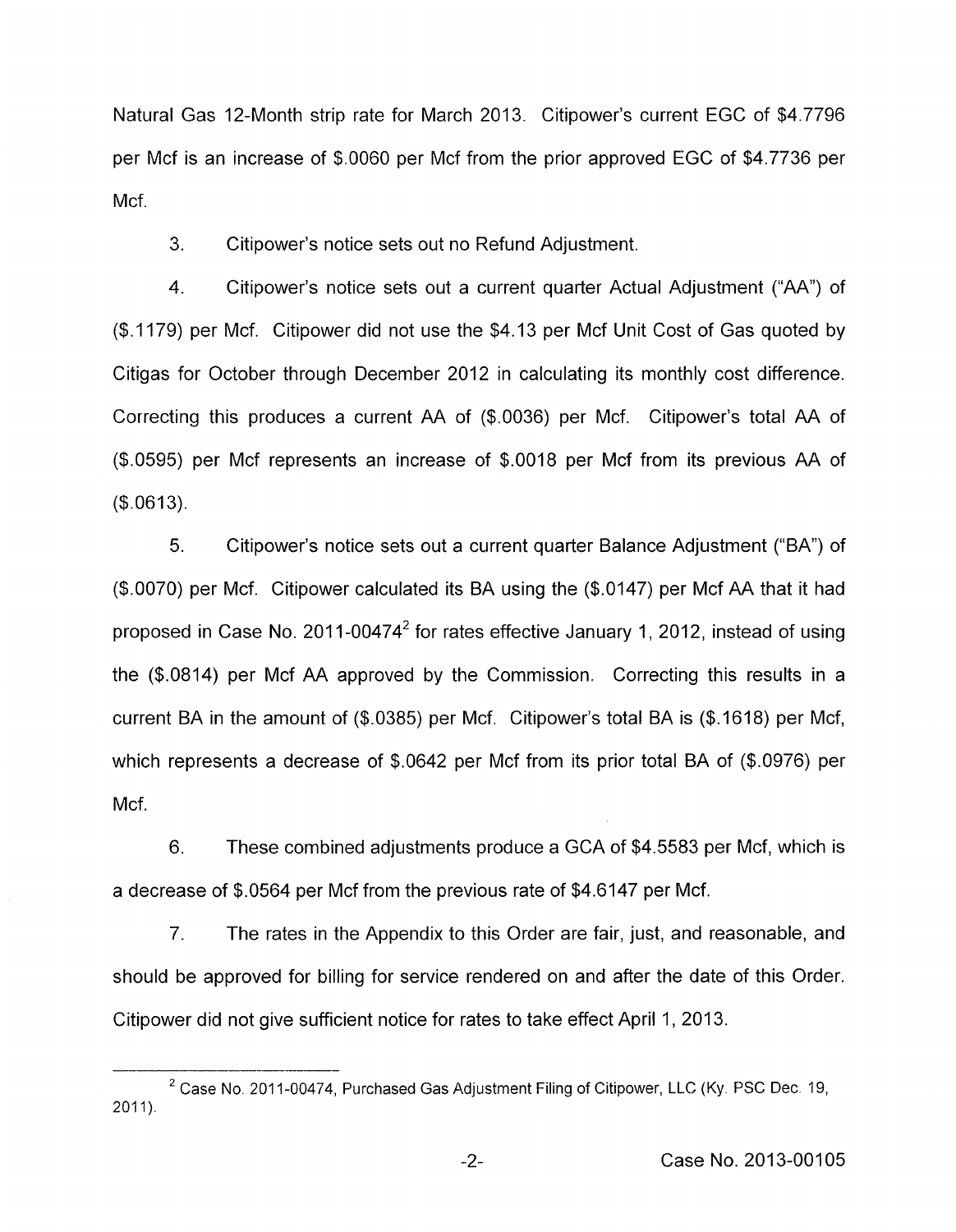IT IS THEREFORE ORDERED that:

I. The rates proposed by Citipower are denied.

2. The rates in the Appendix to this Order are fair, just, and reasonable, and are approved for service rendered on and after the date of this Order.

3. Within 20 days of the date of this Order, Citipower shall file its revised tariffs with the Commission setting out the rates authorized herein and reflecting that they were approved pursuant to this Order.

By the Commission



ATTEST:

Brunwell for **Executive Director** 

Case No. 2013-00105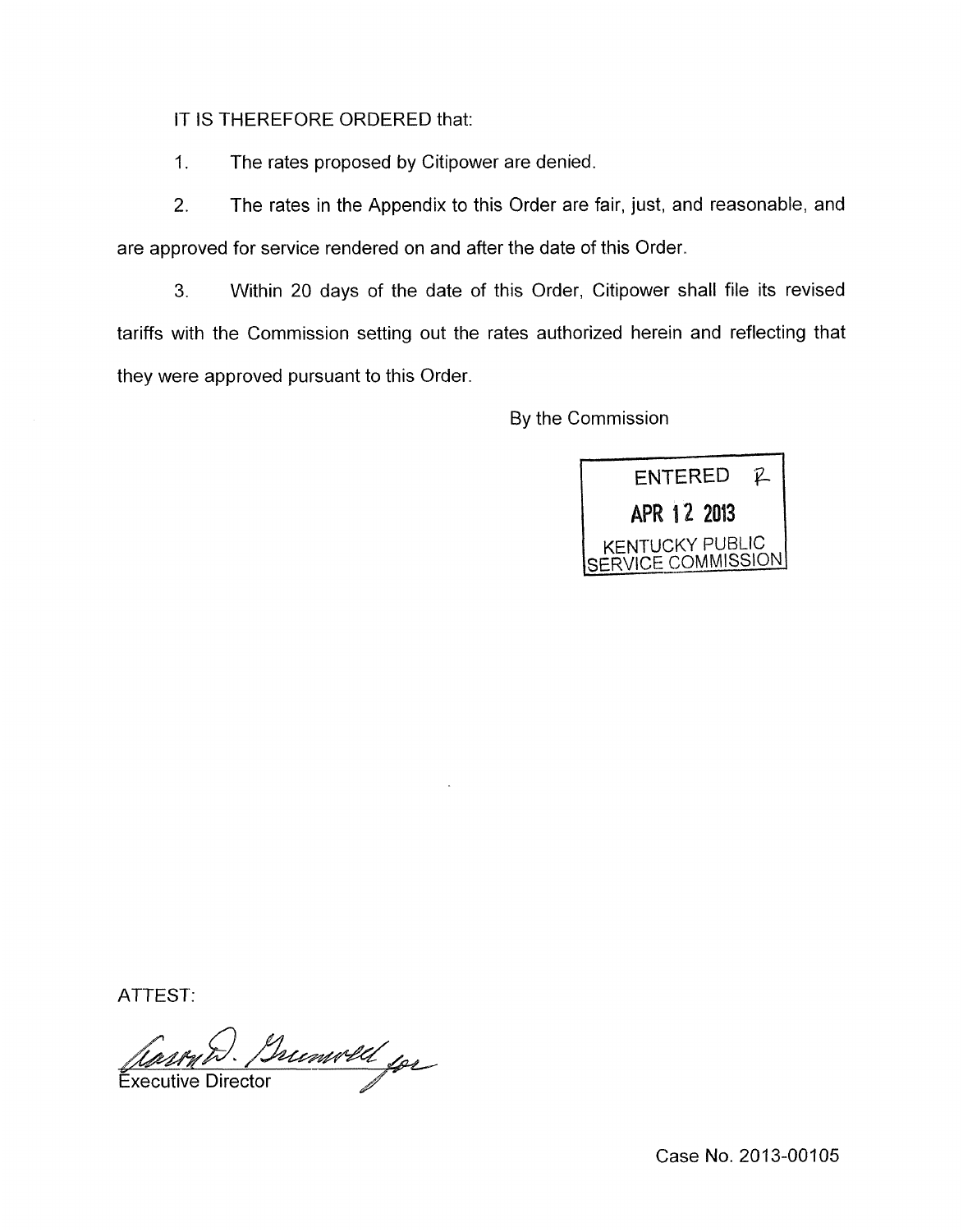## APPENDIX

# APPENDIX TO AN ORDER OF THE KENTUCKY PUBLIC SERVICE COMMISSION IN CASE NO. 2013-00105 DATED APR 1 2 2013

The following rates and charges are prescribed for the customers served by Citipower, LLC. All other rates and charges not specifically mentioned herein shall remain the same as those in effect under authority of the Commission prior to the effective date of this Order.

### Residential and Commercial

|                 | Gas Cost<br>Recovery |          |           |  |
|-----------------|----------------------|----------|-----------|--|
|                 | <b>Base Rate</b>     | Rate     | Total     |  |
| Volumetric Rate | \$7.6492             | \$4.5583 | \$12.2075 |  |

The volumetric rate will apply to all Mcfs sold, subject to a minimum bill of \$5.00. In those cases where the usage applied to the volumetric rate results in an amount less than \$5.00, the customer will be charged the \$5.00 minimum.

### Industrial and Institutional

|                 | <b>Gas Cost</b><br>Recovery |          |           |  |
|-----------------|-----------------------------|----------|-----------|--|
|                 | <b>Base Rate</b>            | Rate     | Total     |  |
| Volumetric Rate | \$6.6492                    | \$4.5583 | \$11.2075 |  |

The volumetric rate will apply to all Mcfs sold, subject to a minimum bill of \$5.00. In those cases where the usage applied to the volumetric rate results in an amount less than \$5.00, the customer will be charged the \$5.00 minimum.